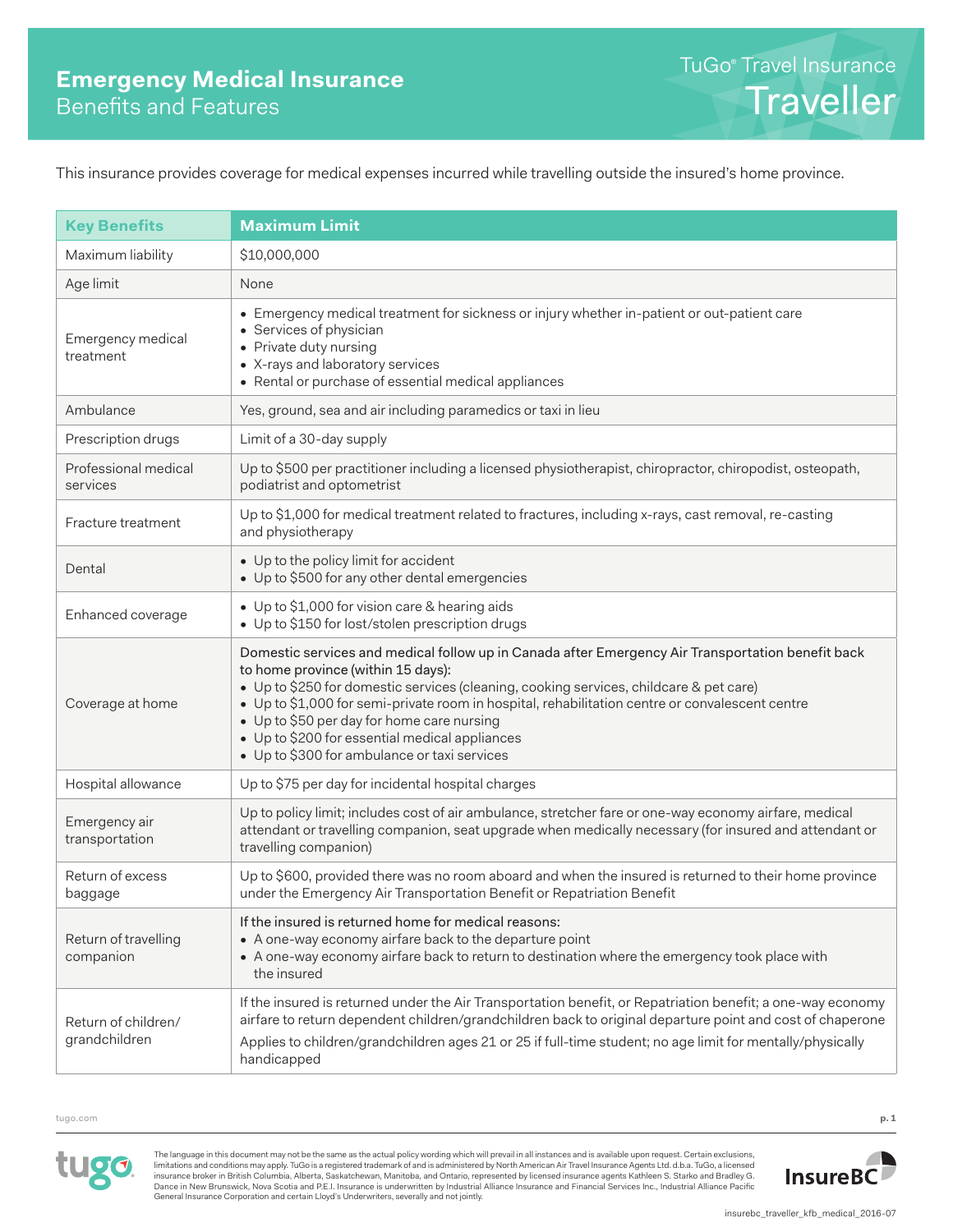

| <b>Key Benefits</b>           | <b>Maximum Limit</b>                                                                                                                                                                                                                                                                                                                                                     |
|-------------------------------|--------------------------------------------------------------------------------------------------------------------------------------------------------------------------------------------------------------------------------------------------------------------------------------------------------------------------------------------------------------------------|
| Repatriation                  | • Up to policy limit for preparation and return of body<br>• Burial up to \$5,000<br>• Cremation up to \$5,000 includes cost to return ashes to home province<br>• Transportation costs for one family member to identify the body, and up to \$300 per day to a maximum<br>of \$1,500 for meals and accommodation, the family member will also be covered as an insured |
| Family transportation         | When insured is hospitalized:<br>One economy return airfare or ground transportation costs and up to \$300 per day to a maximum of<br>\$1,500 for out-of-pocket expenses                                                                                                                                                                                                 |
| Out-of-pocket expenses        | Up to \$500 per day to a maximum of \$5,000 when insured or travelling companion is hospitalized on the<br>date scheduled to return to the home province or when transferred to a different hospital in another city<br>for emergency medical treatment                                                                                                                  |
| Child Care                    | Up to \$500 per day to a maximum of \$5,000 for child care costs for insured children 18 years and under<br>when insured is confined to hospital or transferred to a different hospital in another city for emergency<br>medical treatment                                                                                                                               |
| Return to your<br>destination | One-way economy airfare by the most direct route to return to the insured's original trip destination<br>following a return to their home province under the Emergency Air Transportation Benefit                                                                                                                                                                        |
| Return of vehicle             | • Up to \$5,000 for commercial agency to return vehicle<br>• A one-way economy airfare and gas, meals and accommodation for a family member or friend to<br>pick up vehicle                                                                                                                                                                                              |
| Return of pets                | Up to \$300                                                                                                                                                                                                                                                                                                                                                              |
| Pet benefit                   | Option to purchase coverage for pets:<br>• Return of pets benefit increased to \$500<br>$\bullet$ Up to \$500 for:<br>o Veterinary services when pet is injured<br>o Commercial kennel costs when insured is hospitalized                                                                                                                                                |
| Remote evacuation             | Up to \$6,000 for remote evacuation                                                                                                                                                                                                                                                                                                                                      |
| Air travel delay expenses     | • Up to \$700 for accommodation and meals when flight is delayed 4+ hours<br>• Up to \$200 for additional transportation when flight is delayed 4+ hours<br>• Up to \$200 for entertainment expenses when flight is delayed 4+ hours<br>• Up to \$700 for essential items when baggage is lost or delayed by the airline 6+ hours                                        |
| Trip link                     | Reimbursement of the cost of a round trip economy airfare back to home province in the event of a family<br>member's hospitalization or death; or if a natural disaster renders the insured's residence uninhabitable                                                                                                                                                    |
| <b>Key Features</b>           |                                                                                                                                                                                                                                                                                                                                                                          |
| Plans available               | Annual<br>· Multi trip worldwide<br>• Multi trip within Canada<br><b>Single</b><br>• Worldwide<br>• Worldwide excluding USA (includes up to 5 days transit coverage in USA)<br>• Within Canada                                                                                                                                                                           |

tugo.com **p. 2**



The language in this document may not be the same as the actual policy wording which will prevail in all instances and is available upon request. Certain exclusions,<br>limitations and conditions may apply. TuGo is a register General Insurance Corporation and certain Lloyd's Underwriters, severally and not jointly.